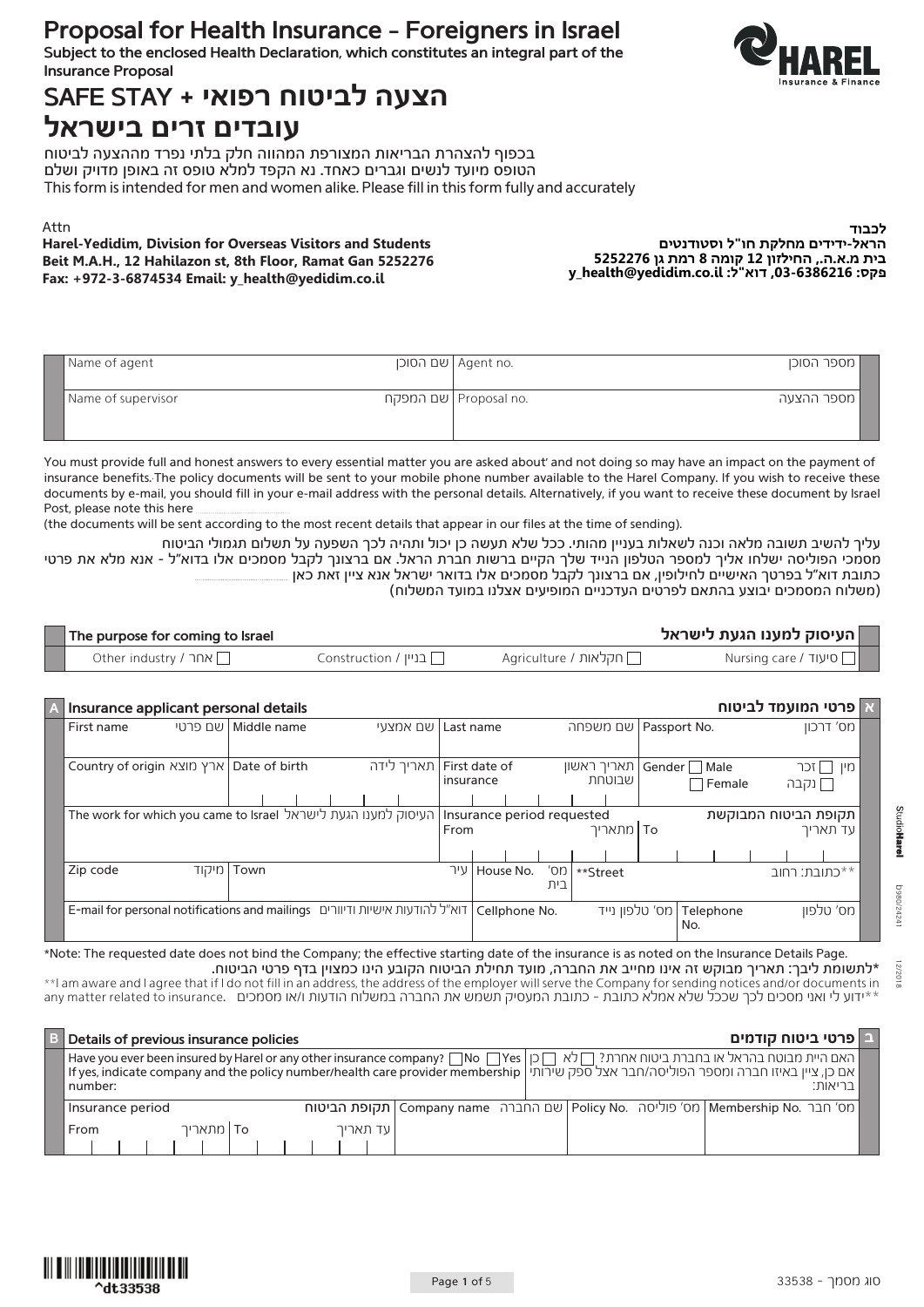# **Health Condition Statement for Medical Insurance -Foreigners in Israel**

Subject to the Health Insurance Proposal included, which is an inseparable part of the Health Condition Statement.

|                          |                                                  | <b>Personal information of Insurance Candidate</b>                                                                                                                                                                                                                                                                                                                                                                                                                                                                           |  |           |  |  |
|--------------------------|--------------------------------------------------|------------------------------------------------------------------------------------------------------------------------------------------------------------------------------------------------------------------------------------------------------------------------------------------------------------------------------------------------------------------------------------------------------------------------------------------------------------------------------------------------------------------------------|--|-----------|--|--|
|                          |                                                  | In the Health Condition Statement, answer the following questions by marking "/" in the column of the correct answer. If you answer "Yes" to<br>any of the questions, please attach an updated certificate from the attending physician addressing the stated problem, examination results,<br>manner of treatment and current condition.                                                                                                                                                                                    |  |           |  |  |
| <b>General Questions</b> |                                                  |                                                                                                                                                                                                                                                                                                                                                                                                                                                                                                                              |  | <b>No</b> |  |  |
|                          | $\Box$ Do you use are have you used drugs?<br>1. |                                                                                                                                                                                                                                                                                                                                                                                                                                                                                                                              |  |           |  |  |
|                          |                                                  | $\Box$ Do you drink alcoholic beverages regularly (more than 2 glasses a day)?                                                                                                                                                                                                                                                                                                                                                                                                                                               |  |           |  |  |
|                          | 2.                                               | During the last 5 years, have you been and/or are you in the process of the following medical and/or diagnostic tests that<br>have not yet been completed and for which there is no final diagnosis: catheterization, scans, echocardiography, MRI, CT,<br>ultrasound (not as part of routine prenatal care), biopsy, occult blood, colonoscopy or gastroscopy? (If so, attach an updated<br>certificate from the attending physician regarding the reason for the tests, the results of the tests, and the final diagnosis) |  |           |  |  |
|                          | 3.                                               | Have you undergone surgery or been advised to undergo surgery in the last 5 years? Please provide details.                                                                                                                                                                                                                                                                                                                                                                                                                   |  |           |  |  |
|                          | 4.                                               | Have you been hospitalized in the last 5 years? Please specify the reason for hospitalization and the treatment you received.                                                                                                                                                                                                                                                                                                                                                                                                |  |           |  |  |
|                          | 5.                                               | During the past 10 years have you taken or been advised to take medication on a regular basis? Please specify the problem for<br>which you are/were treated, the treatment, and the length of time you have been taking the medication.                                                                                                                                                                                                                                                                                      |  |           |  |  |
|                          |                                                  | Have you been diagnosed with an illness, symptom, and/or disorder related to one or more of the issues specified below:                                                                                                                                                                                                                                                                                                                                                                                                      |  |           |  |  |
|                          | 1.                                               | $\Box$ Nervous system $\Box$ Cerebrovascular accident $\Box$ Epilepsy $\Box$ Multiple sclerosis $\Box$ Tremors<br>$\square$ Muscular dystrophy or other degenerative disease $\square$ Parkinson's syndrome<br>If the answer to one or more of these problems is positive, please attach an updated letter from the attending neurologist.                                                                                                                                                                                   |  |           |  |  |
|                          | 2.                                               | Eyes and vision (note eyeglasses only if the lens size is higher than 7)                                                                                                                                                                                                                                                                                                                                                                                                                                                     |  |           |  |  |
|                          | 3.                                               | $\Box$ Heart $\Box$ Blood vessels                                                                                                                                                                                                                                                                                                                                                                                                                                                                                            |  |           |  |  |
|                          | 4.                                               | Thyroid gland                                                                                                                                                                                                                                                                                                                                                                                                                                                                                                                |  |           |  |  |
|                          | 5.                                               | □ Asthma □ Tuberculosis □ COPD (Chronic Obstructive Pulmonary Disease)                                                                                                                                                                                                                                                                                                                                                                                                                                                       |  |           |  |  |
|                          | 6.                                               | □ Stomach □ Intestines □ Esophagus □ Gall bladder □ Liver □ Hepatitis                                                                                                                                                                                                                                                                                                                                                                                                                                                        |  |           |  |  |
|                          |                                                  | $\Box$ Hemorrhoids - have you undergone surgery $\Box$ no $\Box$ yes When? (date) ……………………………………………………………<br>Was the problem resolved? $\Box$ no $\Box$ yes                                                                                                                                                                                                                                                                                                                                                                  |  |           |  |  |
|                          | 7.                                               | Hernia: location of hernia: □ diaphragm □ umbilicus □ right groin □ left groin. Did you undergo surgery for the hernia?                                                                                                                                                                                                                                                                                                                                                                                                      |  |           |  |  |
|                          |                                                  |                                                                                                                                                                                                                                                                                                                                                                                                                                                                                                                              |  |           |  |  |
|                          | 8.                                               | AIDS or HIV carrier                                                                                                                                                                                                                                                                                                                                                                                                                                                                                                          |  |           |  |  |
|                          | 9.                                               | Lupus                                                                                                                                                                                                                                                                                                                                                                                                                                                                                                                        |  |           |  |  |
|                          | 10.                                              | $\Box$ Kidneys $\Box$ Urinary tract                                                                                                                                                                                                                                                                                                                                                                                                                                                                                          |  |           |  |  |
|                          |                                                  | 11. Back and spine ■ Knees ■ Fractures ■ Joints                                                                                                                                                                                                                                                                                                                                                                                                                                                                              |  |           |  |  |
|                          | 12.                                              | Skin tumors                                                                                                                                                                                                                                                                                                                                                                                                                                                                                                                  |  |           |  |  |
|                          | 13.                                              | $\Box$ Syphilis                                                                                                                                                                                                                                                                                                                                                                                                                                                                                                              |  |           |  |  |
|                          |                                                  | 14. Malignant tumors / malignant diseases (cancer)                                                                                                                                                                                                                                                                                                                                                                                                                                                                           |  |           |  |  |
|                          | 15.                                              | For women: $\Box$ Breasts $\Box$ Gynecological system                                                                                                                                                                                                                                                                                                                                                                                                                                                                        |  |           |  |  |
|                          |                                                  |                                                                                                                                                                                                                                                                                                                                                                                                                                                                                                                              |  |           |  |  |

:Specify

.,

12/2018

. . . . .

l,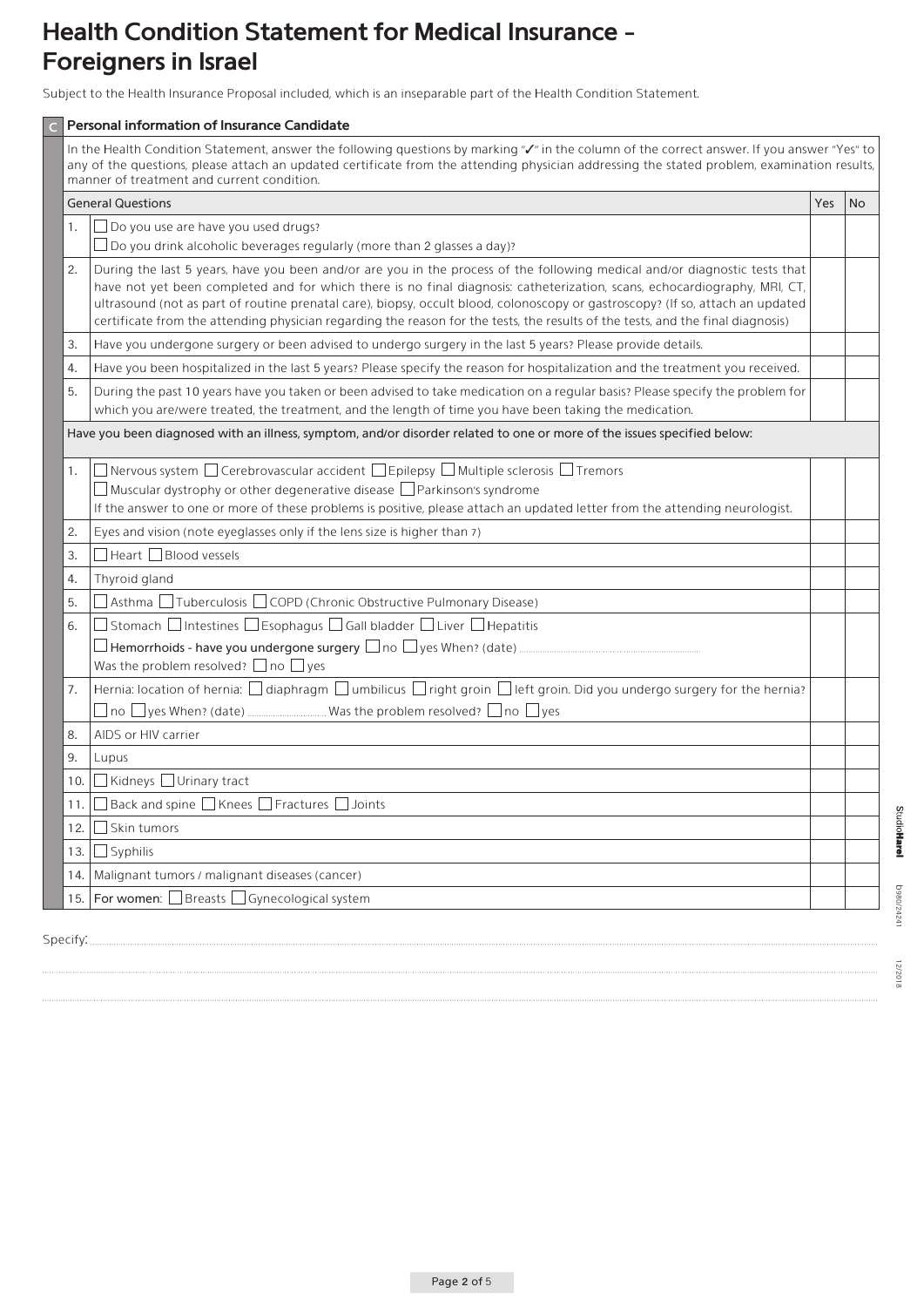#### **statement of insurance candidate**

 $\overline{a}$ 

- 1. I hereby declare that all the answers are correct, complete and given of my own free will.
- 2. The answers specified on the Health Statement and any other information to be provided to the insurer as well as the insurer's commonly accepted terms and conditions for this purpose shall serve as essential stipulations of the insurance contract between you and the insurer and shall be inseparable part thereof.
- 3. The insurer may decide to either except or reject the application without having to justify its standpoint. For your information, the insurance contract enters into force only after the insurer issues a written confirmation on admission of the insured for insurance and after the initial insurance premiums are paid in full. This precondition of full payment of the initial insurance premiums shall not apply if the insurer receives means of payment through which the insurance premium can be collected.
- 4. The information included in this document is essential for your joining the policy and for all other intents and purposes pertaining to the policies and the handling thereof. The Company and other companies of the Harel Group (Harel Insurance Investments and Financial Services Ltd. and its subsidiaries) and / or anyone on their behalf will use the said information, including the processing, storage and use thereof for any purpose pertaining to the policies and other legitimate purposes, even by delivery of the said information to third parties operating on behalf of the Harel Group.
- 5. Did any insurance company decline or cancel at any time you application for health insurance?  $\Box$  No  $\Box$  Yes, Specify

The Insurance Candidate has signed this Health Condition Statement Form after having received an explanation of its content in a language in which he / she is fluent.

| Date                                                                                                                                                                                                                                                                                                                                                                                                                                                                                                | Signature of Insurance Candidate Manumin and Communicate of witness                                                                                                                                                                                                                                                                                                                                                                                                                                                                                                                                                                                                                                                                                          |                                                                                                          |  |  |
|-----------------------------------------------------------------------------------------------------------------------------------------------------------------------------------------------------------------------------------------------------------------------------------------------------------------------------------------------------------------------------------------------------------------------------------------------------------------------------------------------------|--------------------------------------------------------------------------------------------------------------------------------------------------------------------------------------------------------------------------------------------------------------------------------------------------------------------------------------------------------------------------------------------------------------------------------------------------------------------------------------------------------------------------------------------------------------------------------------------------------------------------------------------------------------------------------------------------------------------------------------------------------------|----------------------------------------------------------------------------------------------------------|--|--|
|                                                                                                                                                                                                                                                                                                                                                                                                                                                                                                     | <b>Declaration of Insurance Candidate</b>                                                                                                                                                                                                                                                                                                                                                                                                                                                                                                                                                                                                                                                                                                                    | הצהרת המועמד לביטוח                                                                                      |  |  |
|                                                                                                                                                                                                                                                                                                                                                                                                                                                                                                     | 1. אני החתום מטה מבקש בזה מהראל חברה לביטוח בע״מ (להלן: ״המבטח/החברה/הראל״) לבטח אותי בהסתמך על כל האמור בהצעה זו.<br>(א) אף שאין חובה חוקית למסור חלק מהמידע המתבקש במסמך זה, המידע הכרחי לצורך הצטרפותך לפוליסות ולטיפול בעניינים הקשורים בהן.<br>המידע ייאסף, יישמר ויעובד בחברה ובחברות אחרות בקבוצת הראל (הראל השקעות בביטוח ושירותים פיננסים בע״מ וחברות בנות שלה) וצדדים<br>שלישיים הפועלים עבורן ו/או מטעמן תעשנה בו שימוש, לצורך הטיפול בפוליסה ולמטרות לגיטימיות אחרות, לרבות תחשיבים אקטואריים. פרטים                                                                                                                                                                                                                                             | נוספים ניתן למצוא במדיניות הפרטיות שבאתר החברה.                                                          |  |  |
|                                                                                                                                                                                                                                                                                                                                                                                                                                                                                                     | (ב) אני מצהיר בזה כי כל התשובות הן נכונות ומלאות והן ניתנות מתוך רצוני החופשי.<br>(ג) התשובות המפורטות בהצהרת הבריאות וכל מידע אחר שיימסר לחברה וכן התנאים המקובלים אצל החברה לעניין זה ישמשו תנאי יסוד לחוזה<br>הביטוח בינך לבין החברה ויהוו חלק בלתי נפרד ממנו.                                                                                                                                                                                                                                                                                                                                                                                                                                                                                            |                                                                                                          |  |  |
|                                                                                                                                                                                                                                                                                                                                                                                                                                                                                                     | 2. ויתור על סודיות רפואית: אני החתום מטה נותן בזה רשות לקופת חולים ו/או למוסדותיה הרפואיים ו/או לצה״ל, וכן לכל הרופאים ו/או פסיכיאטרים,<br>המוסדות הרפואיים ובתי חולים אחרים, למל״ל ו/או למשרד הביטחון ו/או לכל חברת ביטוח ו/או לכל מוסד וגורם אחר, <b>ככל שהדבר דרוש לבירור</b><br>ויישוב תביעות על פי הפוליסה, ו/או לצורך הליך בחינת קבלתי לביטוח המבוקש למסור להראל (להלן: "המבקש") כל מידע המצוי בידיכם ואת<br>כל הפרטים, ללא יוצא מן הכלל ובצורה שתידרש על ידי המבקש, על מצב בריאותי על כל מחלה שחליתי בה בעבר ו/או שאני חולה בה כעת ו/או<br>שאחלה בה בעתיד ואני משחרר אתכם מחובת שמירה על סודיות רפואית ומוותר על סודיות זו כלפי המבקש ולא תהיינה לי אליכם ו/או למבקש כל                                                                               | טענה או תביעה מסוג כלשהו בקשר לנ״ל. כתב ויתור זה מחייב, את עזבוני ובאי כוחי החוקיים וכל מי שיבוא במקומי. |  |  |
|                                                                                                                                                                                                                                                                                                                                                                                                                                                                                                     | 3. הליך הצטרפות: הרשות בידי החברה להחליט על קבלת ההצעה או דחייתה. לידיעתך חוזה הביטוח יכנס לתוקף רק לאחר שהחברה תוציא אישור<br>בכתב על קבלת המעומד לביטוח. אם נדרשים להמשך התהליך בירור תנאים, חיתום וקבלה לביטוח, לא תופק הפוליסה עבור המעומד לביטוח ולא                                                                                                                                                                                                                                                                                                                                                                                                                                                                                                    | תיכנס לתוקף עד להשלמת ההליכים עבור המועמד לביטוח.                                                        |  |  |
| 4. (א) אני מסמיך את סוכן הביטוח שלי בפוליסה, שפרטיו מופיעים בתחילת הצעה זו להגיש ל״הראל״ ולקבל מ״הראל״ בשמי ועבורי את כל ההודעות  <br>ו/או המסמכים הקשורים להליך החיתום ולהליך ההצטרפות לפוליסה זו.<br>(ב) אני מסכים כי פוליסת הביטוח של תכניות הביטוח המבוקשות בהצעה זו תימסר לי באמצעות הסוכן שפרטיו מופיעים בתחילת הצעה זו.<br>(ג) במידה וברצונך לקבל את הפוליסה ו/או את המידע במסגרת הליך החיתום והליך ההצטרפות לפוליסה זו גם ישירות אליך, ביכולתך לפנות<br>להראל בכל עת, בטלפון ∗הראל (2735∗). |                                                                                                                                                                                                                                                                                                                                                                                                                                                                                                                                                                                                                                                                                                                                                              |                                                                                                          |  |  |
|                                                                                                                                                                                                                                                                                                                                                                                                                                                                                                     | 5. הרני מאשר שנמסר לי מידע מהותי לגבי הביטוח אשר כלל לכל הפחות תיאור עיקרי הכיסוי, פרמיית הביטוח, תקופת הביטוח, סכומי הביטוח עיקריים                                                                                                                                                                                                                                                                                                                                                                                                                                                                                                                                                                                                                         | וגבולות אחריות עיקריים ואודות אפשרותי לקבל פרטים מלאים עליהן.                                            |  |  |
| לא<br><b>CI</b>                                                                                                                                                                                                                                                                                                                                                                                                                                                                                     |                                                                                                                                                                                                                                                                                                                                                                                                                                                                                                                                                                                                                                                                                                                                                              | 6. הסכמה על שימוש במידע וקבלת דבר פרסומת                                                                 |  |  |
|                                                                                                                                                                                                                                                                                                                                                                                                                                                                                                     | (א) האם הנך מסכים, מעבר למתחייב על פי דין או הסכם, כי המידע הכלול במסמך זה, כמו גם מידע נוסף אודותיך, המצוי או<br>שיהיה מצוי בידי חברות אחרות בקבוצת הראל (הראל השקעות בביטוח ושירותים פיננסים בע״מ וחברות בנות שלה) ישמש<br>את החברות בקבוצת הראל ו/או מי מטעמן, גם לכל עניין הקשור ביתר מוצרי ושירותי החברות בקבוצת הראל (בתחום הביטוח,<br>החיסכון ארוך הטווח והפיננסים) ובשיווקם, לרבות כדי לאפשר לחברות כאמור להביא לידיעתך מידע על מוצרים ושירותים, וכן<br>לשימושים נוספים הנלווים לשימושים האמורים לעיל ונדרשים לשם השלמתם, זאת אף באמצעות העברתו של המידע לצדדים                                                                                                                                                                                      | שלישיים הפועלים בשמה ומטעמה של קבוצת הראל.                                                               |  |  |
|                                                                                                                                                                                                                                                                                                                                                                                                                                                                                                     | (ב) הרינו להודיעך כי קיימת אפשרות שתקבלו מאת החברה או מאת חברות אחרות בקבוצת הראל אליהן יועברו פרטיך (ככל שנתת הסכמה<br>להעברת פרטיך אליהן), הצעות שיווקיות ודברי פרסומת על מוצרי ושירותי החברה ו/או החברות בקבוצת הראל, לפי העניין, באמצעות פקס,<br>אם אינך מסכים לקבל הצעות שיווקיות ודברי פרסומת כאמור, באפשרותך להודיע על סירובך או לשנות בחירה קודמת בכל עת באמצעות<br>״טופס אי קבלת פרסומת והצעות שיווקיות״ העומד לרשותך באתר האינטרנט של החברה בכתובת www.nrl.co.il/pirsum או באמצעות פניה<br>בכתב לכתובת: בית הראל, חטיבת הבריאות, אגף בריאות פרט חו״ל ותושבים זרים, אבא הלל 3, ת.ד. 1951, רמת גן 5211802, או באמצעות<br>מידע נוסף אודות מדיניות הפרטיות של הגופים המוסדיים בקבוצת הראל קיים באתר האינטרנט של הקבוצה בכתובת וו.www.harel-group.co.i. | דואר אלקטרוני, מערכת חיוג אוטומטי או הודעת מסר קצר (SMS).<br>פנייה טלפונית למספר 7547777.                |  |  |
|                                                                                                                                                                                                                                                                                                                                                                                                                                                                                                     | באפשרותך למנות מוטבים באמצעות טופס בקשה לעדכון/שינוי מוטבים במקרה מוות. בהעדר מינוי מוטבים, הסכומים ישולמו ליורשים החוקיים                                                                                                                                                                                                                                                                                                                                                                                                                                                                                                                                                                                                                                   | 7. מוטבים במקרה מות המבוטח חו"ח<br>על-פי הדין בהתאם לצו ירושה או על-פי צו קיום צוואה.                    |  |  |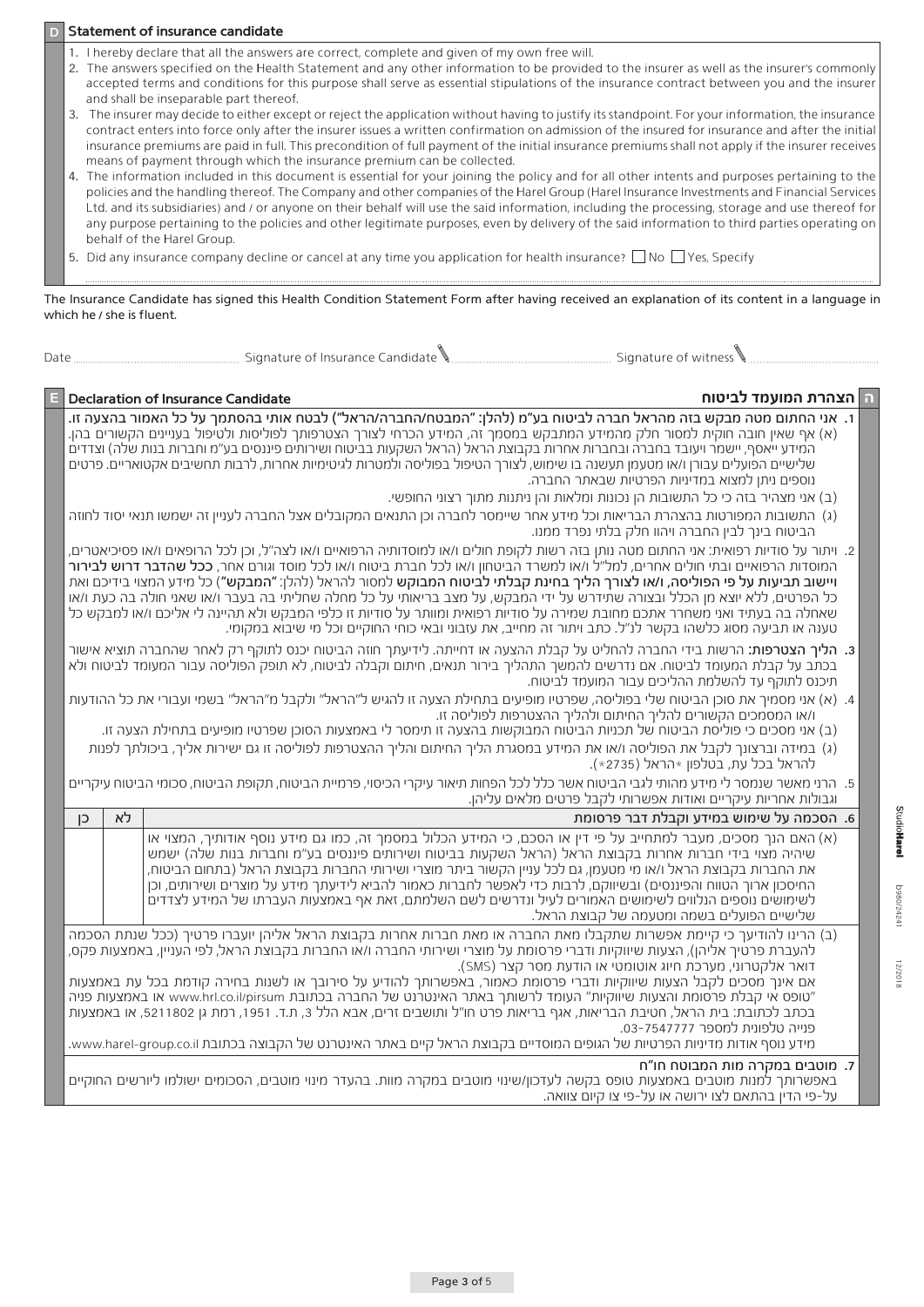### **ה הצהרת המועמד לביטוח Candidate Insurance of Declaration E**

- 1. I, the undersigned, hereby request of Harel Insurance Company Ltd. (herein: "the Insurer/Company/Harel") to insure me based on the said in this proposal.
	- (a) Although it is not legally required that you provide some of the information requested in this document, the information is essential to adding you to the policies and handling matters related to them. The information will be collected, maintained and processed by the Company and other companies in the Harel Group (Harel Insurance Investments and Financial Services Ltd. and its subsidiaries) and third parties that operate for them and/or on their behalf will use them for the purpose of handling the policy and for other legitimate purposes, including actuary calculations. Additional details can be found in the privacy policy on the Company website.
	- (b) I hereby declare that all the answers are correct and complete and have been provided of my own free will.
	- (c) The answers specified in the Health Declaration and any other information provided to the Company, as well as the customary terms of the Company regarding this matter shall serve as fundamental terms of the insurance contract between you and the Company and shall constitute an integral part thereof.
- 2. Waiver of medical confidentiality: I, the undersigned, hereby give permission to the HMO (kupat holim) and/or its medical institutions and/or the IDF and also to all the other physicians and psychiatrists, medical institutions and other hospitals, the National Security Council (Malal) and/or the Ministry of Defense and/or any other insurance company and/or any other institution and party, insofar as necessary in order to examine the rights and obligations according to the policy and/or for the purpose of the procedure of examining my acceptance for the insurance requested, to provide Harel with all the information and details held by the company, without exception, in the form requested by the Requester, regarding my health condition/s, any disease that I have suffered from in the past and/or that I suffer now and/or that I will suffer in the future, and I relieve you of the duty to maintain medical confidentiality and waive confidentiality in favor of the "Requester." This waiver is binding of my estate and legal representatives and anyone who comes in my place. This waiver shall also apply to my minor children.
- 3. Procedure of Joining: The company is permitted to decide whether to accept or deny the proposal. For your information, the insurance contract will become effective only after the Company issues written confirmation of acceptance of the candidate for insurance. If further processing requires the clarification of terms, underwriting and acceptance for insurance, the policy shall not be issued for the insurance candidate and shall not become effective until completion of the procedures for the insurance candidate.
- 4. (a) lauthorize my insurance agent for the policy, whose details appear at the beginning of this proposal, to submit to Harel and to receive from Harel in my name and for me all notices and/or documents related to the process of underwriting and the process of joining this policy.
	- (b) I agree that the insurance policy of the insurance plans requested in this proposal be delivered to me by means of the agent whose details appear at the beginning of this proposal.
	- (c) If you wish to receive the policy and/or the information in the framework of the underwriting procedure and the procedure of joining this policy directly, as well, you may contact Harel at any time, by phoning Harel ( $*2735$ ).
- 5. I hereby confirm that I received essential information regarding the insurance, which included, at the very least, a description of the main elements of the coverage, the insurance premium, the insurance period, the main insurance amounts and the main limitations of liability, and regarding my possibility of obtaining full details about them.
- 6. Agreement to Use of Information and Receipt of Advertising Material **Advertising of Agreement 1.** The state of Persent Advertising of Persent Advertising of Persent Advertising of Persent Advertising of Agreement 1. The (a) Do you agree, beyond the requirements of the law or agreement, that the information included in this document, as well as additional information about you that is or will be possessed by other companies in the Harel Group (Harel Insurance Investments and Financial Services Ltd. and its subsidiaries) will be used by the Harel Group and/or anyone on their behalf, including for any matter related to the other products and services of the companies in the Harel Group (in the field of insurance, long-term savings and finances) and in their marketing, including allowing the said companies to inform you of products and services, and also for the purpose of handling other policies and/or insurance products, long-term savings and financing that you hold, processing and storing the information, and also for additional uses associated with the above-said uses and required in order to complete them, and for other related legitimate purposes, including by means .Group of transferring the information to third parties acting on behalf of and in the name of the Harel Group.
	- (b) We hereby inform you that there is a possibility that you will receive from the Company or from other companies in the Harel Group to which your details are provided (insofar as you consented to providing them with your details), marketing offers and advertising materials about products and services of the company and/or the companies in the Harel Group, as relevant, by means of fax, email, an automatic dialing system or short message service (SMS) texts.
		- If you do not agree to receive marketing offers and advertising material as said, you may inform us of your refusal or change a previous choice at any time using the "Refusal of Advertising and Marketing Offers Form" which is available on the Company website at www. hrl.co.il/pirsum or by contacting us in writing at the address: Harel Building, Health Division, Personal Overseas and Foreign Resident Health Division, 3 Aba Hillel, POB 1951, Ramat Gan 5211802, or by calling: 03-7547777.
		- Additional information about the privacy policy of the institutional bodies of the Harel Group is found on the Group website at www.harel-group.co.il

#### 7. Beneficiaries in case of death You may appoint beneficiaries, using the form "Application for update / Change of beneficiaries in case of death". In the absence of beneficiary appointment, the amounts will be paid to the legal heirs under the law, according to inheritance or probate order.

### **ו מידע למועמד לביטוח Candidate Insurance the for Information F**

- .1 בהתאם לתנאי הפוליסה, במהלך 90 ימים ממועד סיום תקופת הביטוח ניתן להאריך את תקופת הביטוח ברצף, בכפוף לתשלום דמי ביטוח בגין התקופה שבין סיום תקופת הביטוח לבין הארכת הביטוח וכל עוד הינך ממשיך לעבוד כעובד זר. לאחר חלוף 90 ימים ממועד סיום תקופת הביטוח, הצטרפות<br>לפוליסה חדשה תהיה כרוכה בהליך חיתום.
- .2 ככל שהינך אדם עם מוגבלות, כהגדרתו בחוק שוויון זכויות לאנשים עם מוגבלות, תשנ"ח–,1998 קרי "אדם עם לקות פיסית, נפשית או שכלית לרבות קוגניטיבית, קבועה או זמנית, אשר בשלה מוגבל תפקודו באופן מהותי בתחום אחד או יותר מתחומי החיים העיקריים", אנא עדכן אותנו על כך<br>באמצעות סוכן הביטוח שלך, שפרטיו מופיעים בתחילת הצעה זו.
- 1. According to the terms of the Policy, in the period of 90 days from the date of termination of the insurance period, it is possible to extend the insurance period continuously, subject to payment of insurance fees for the period between the end of the insurance period and extension of the insurance, provided that you continue to work as a foreign worker. After the passage of 90 days from the date of termination of the insurance period, new inclusion in the Policy will involve an underwriting procedure.
- 2. Insofar as you are a person with disabilities, as defined in the Equal Rights for Persons with Disabilities Law, 5748 1998, that is, "a person with a physical, mental or intellectual, including cognitive impairment, whether permanent or temporary, which significantly limits his functioning in one or more of the central spheres of life," please notify us of this through your insurance agent, whose details appear at the beginning of this proposal.



12/2018